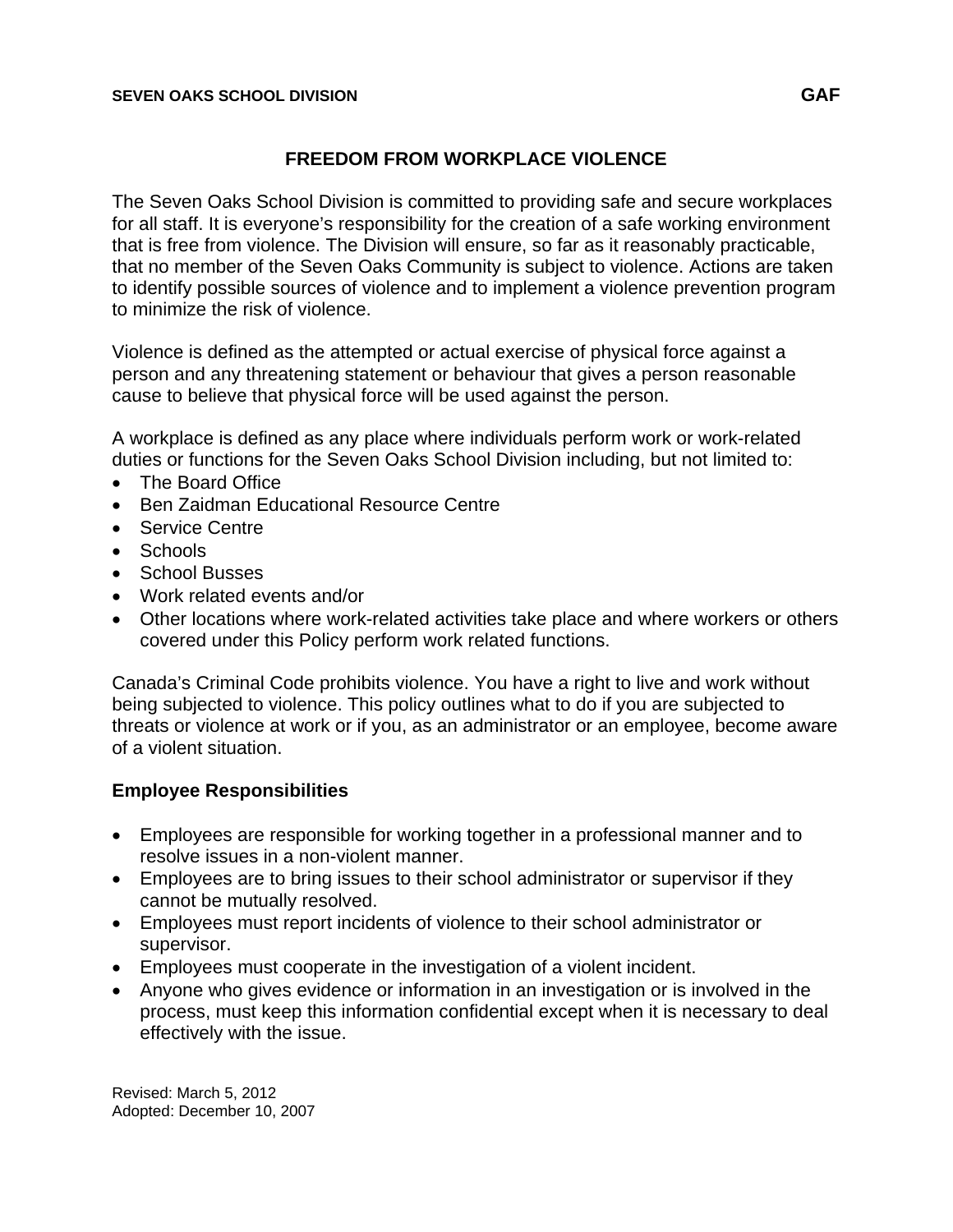#### **SEVEN OAKS SCHOOL DIVISION GAF**

## **School Division Responsibilities**

The Division, its administrators and supervisors, are responsible for creating a safe working environment that is free from violence. Anyone aware of violence in our workplace must bring it to the attention of administration so the issue can be addressed immediately.

- Where it is determined that there has been a violent incident the Division will take corrective action.
- The name of the complainant or the circumstances of the complaint will not be disclosed to anyone, except where the disclosure is:
	- o Necessary to investigate the complaint.
	- o Required to take corrective action.
	- o Required by law.
- Any information that is disclosed (as above) will be the minimum required for the purpose.
- When communicating information to address a risk of violence staff must comply with the Personal Health Information Act (PHIA) and the Freedom of Information and the Protection of Privacy Act (FIPPA).
	- o Under FIPPA the Division may disclose personal information where necessary to protect the mental or physical health or the safety of any individual or group of individuals.
	- o Under PHIA the division may disclose personal health information without the consent of the individual the information is about if the division reasonably believes that the disclosure is necessary to prevent or lessen a serious or immediate threat to:
		- The health or safety of an individual; or
		- Public health or public safety.
	- o Example Student at a school with a risk of violence:
		- **FIPPA applies.**
		- **The division may disclose some information to staff (teachers, EA's, etc.) that** are unaware of a risk of violence.
		- The division may release situation specific information and precautions (example: The student becomes aggressive, kicks and bites when it is time to come in from recess. Give a two minute warning before the bell rings.).
		- Do not disclose a student's diagnosis.
- The Division will ensure all employees are aware of the risks of violence in the workplace and are properly trained and equipped to protect themselves.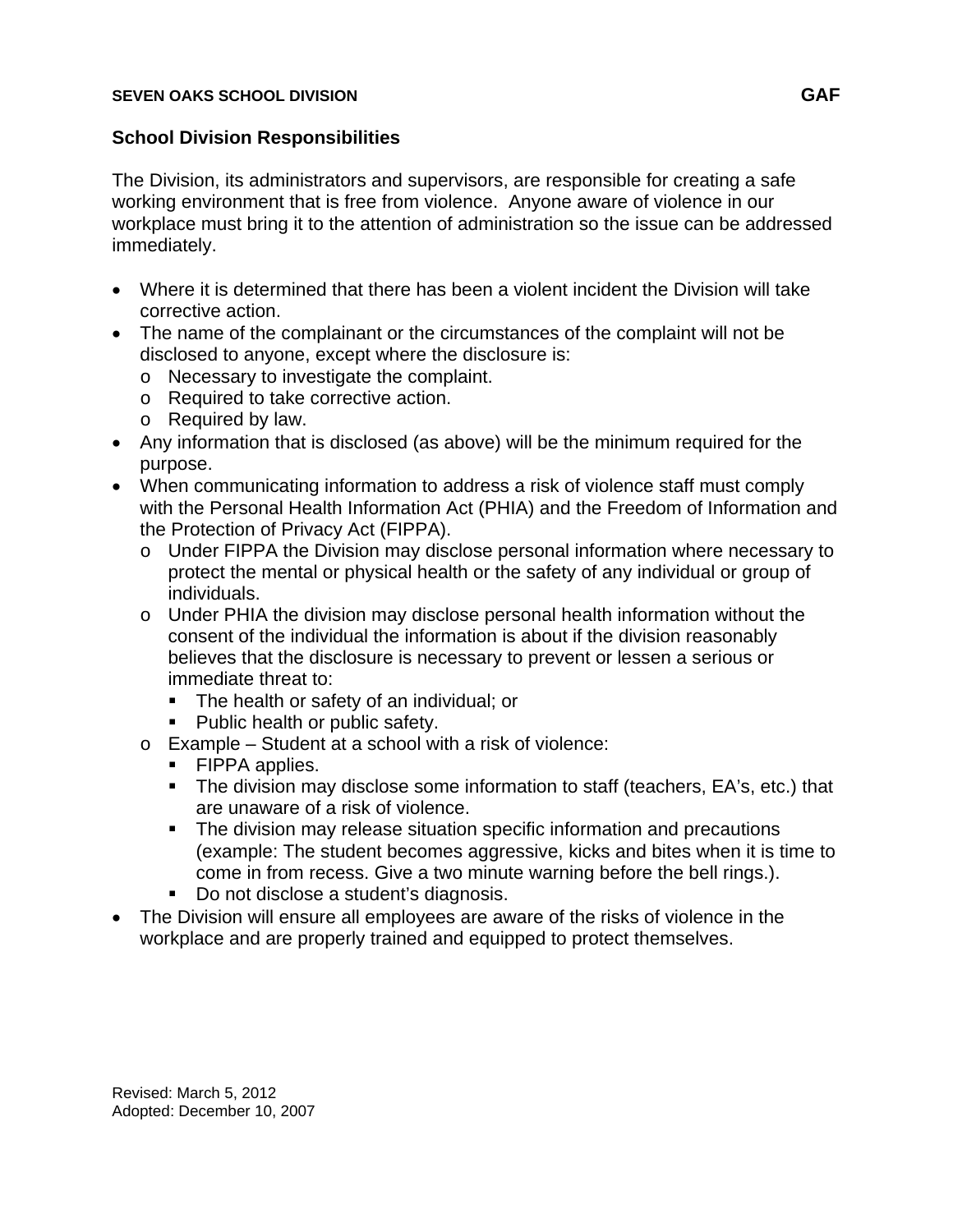#### **SEVEN OAKS SCHOOL DIVISION GAF**

#### **Where might violence occur?**

The Division recognizes that employees working with students with identified behavioural issues may be at risk of violence.

#### **Steps to Eliminate or Reduce the Risk of Violence**

The Division continually assesses the risk for workplace violence.

Where staff works with students with behavioural issues, behaviour plans have been developed and staff are trained on these plans.

The Division has a Divisional Emergency Response Committee that has developed an Emergency Response Desk Guide. The Guide details procedures to follow if an intruder enters the building and the procedures to follow for a school lock down. Schools practice lockdown procedures throughout the year.

This Policy will be reviewed with all staff at orientation.

Where employees work alone the working alone procedures will be reviewed with those employees. Employees must follow these procedures and administrators/supervisors must ensure that the plan is followed.

#### **The procedure for summoning immediate assistance if violence occurs or is likely to occur is to use the intercom or pull the fire alarm.**

### **Incident Reporting and Record Keeping**

- 1. Any worker of the Division who feels they have been subjected to violence contrary to this policy must report the incident to their administrator/supervisor.
- 2. The administrator/supervisor must notify the Manitoba Workplace Safety and Health Division if the violent incident meets the definition of a "serious incident" which are defined as:
	- a. The death of a worker.
	- b. Where a worker suffers:
		- i. An injury resulting from electrical contact,
		- ii. Unconsciousness as the result of a concussion,
		- iii. A fracture of their skull, spine, pelvis, arm, leg, hand or foot,
		- iv. Amputation of an arm, leg, hand, foot finger or toe,
		- v. Third degree burns,
		- vi. Permanent or temporary loss of sight,
		- vii. A cut or laceration that requires medical treatment at a hospital,
		- viii. Asphyxiation or poisoning.

Revised: March 5, 2012 Adopted: December 10, 2007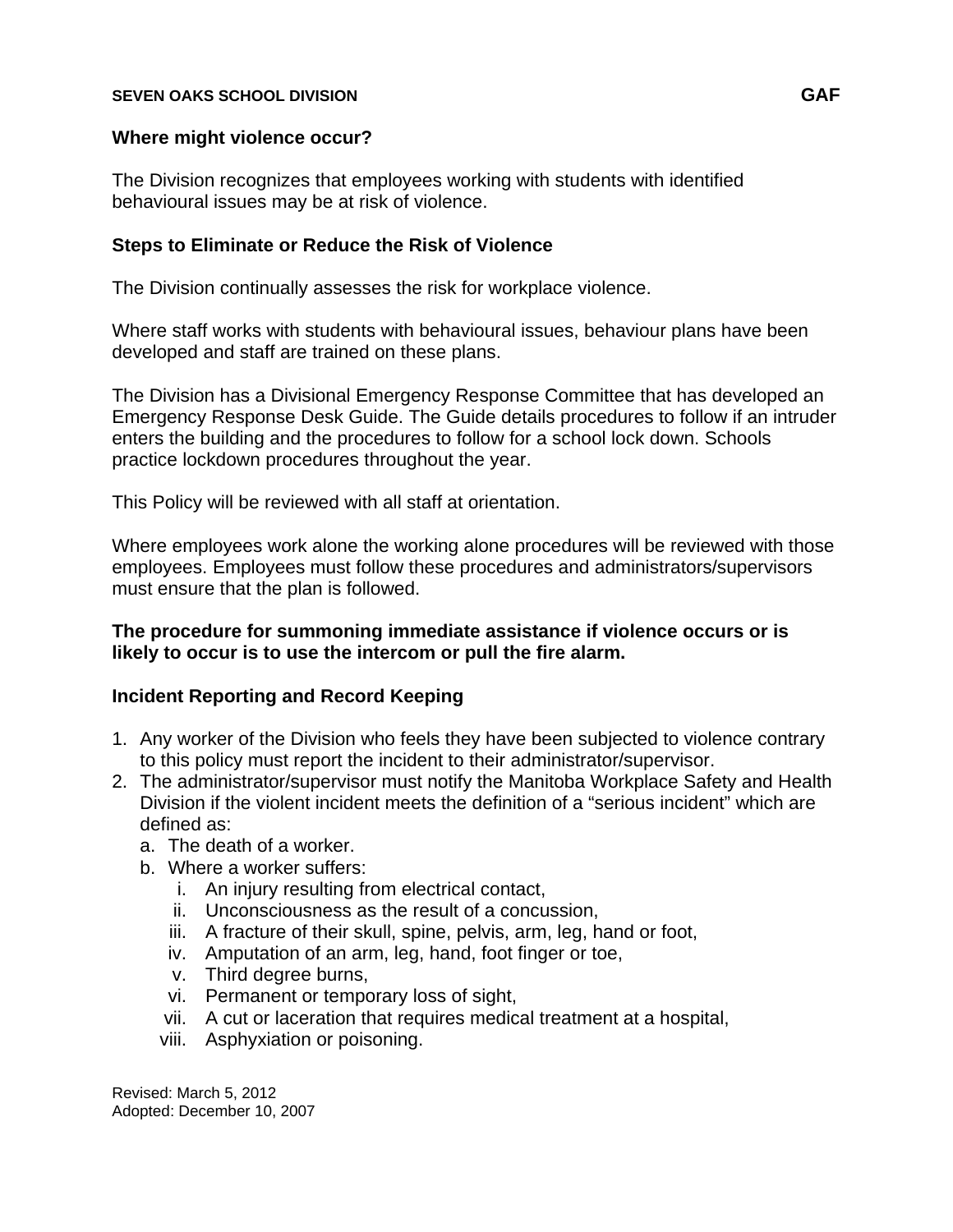- c. That involves:
	- i. The collapse or structural failure of a building, structure, crane, hoist, lift, temporary support system or excavation,
	- ii. An explosion, fire or flood,
	- iii. An uncontrolled spill or escape of a hazardous substance, or
	- iv. The failure of an atmosphere-supplying respirator.
- 3. The employee and the administrator/supervisor must complete a Violent Incident Report form. The form must be completed for all incidents, whether the incident involves a threat or act of violence.
- 4. The administrator/supervisor will provide the original of the Violent Incident Report form to the Superintendent or designate as soon as possible.
- 5. All incidents must be investigated.

## **Incident Investigation**

When an incident of violence occurs or could reasonably be expected to occur, the Division will take the following steps:

- 1. Serious Incidents
	- a. If the violent incident meets the definition of a "serious incident" as defined above, the administrator/supervisor will immediately notify the Workplace Safety and Health Division and the co-chairs of the Workplace Safety and Health Steering Committee.
	- b. The site of the serious violent incident must be secured.
	- c. The Workplace Safety and Health Steering Committee co-chairs, the administrator/supervisor and any other persons required will complete an investigation into the incident using the Violent Incident Investigation Summary Report form.
	- d. All information available and relevant to the violent incident will be provided to the investigation team.
	- e. The investigation results will be summarized by the employer co-chair of the Workplace Safety and Health Steering Committee in consultation with the steering committee with copies of the report given to the administrator/supervisor, employee co-chair, Superintendent and Workplace Safety and Health Steering Committee.
	- f. Any recommendations that may result from the investigation will be reviewed by the Workplace Safety and Health Steering Committee and the Superintendent.
	- g. Any decision to implement any recommendations will be the decision of the Superintendant in consultation with the Workplace Safety and Health Steering Committee in consultation with the Superintendent and will be recorded in the minutes.